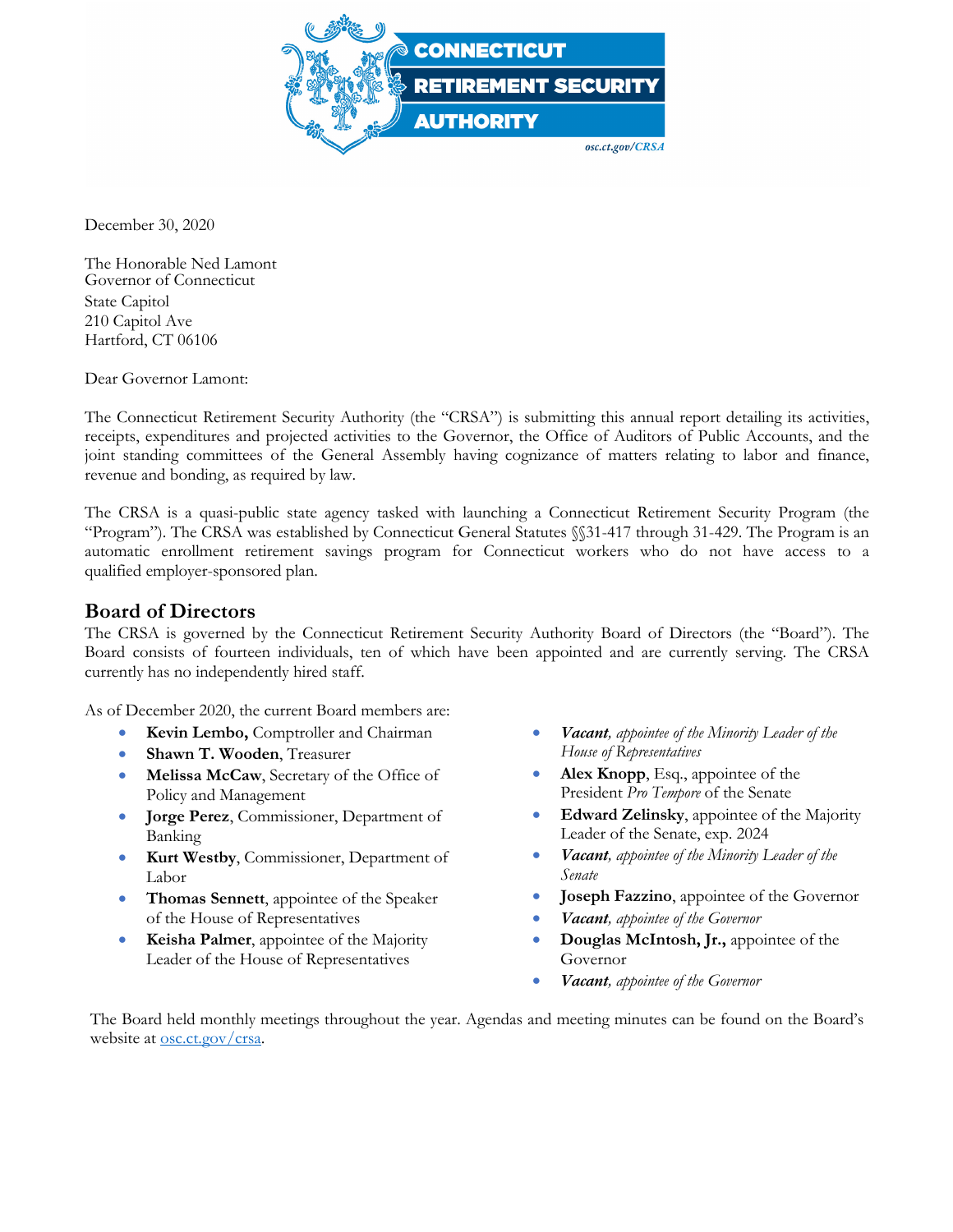# **Overview of Program Activities in 2020**

Despite the COVID-19 pandemic, which profoundly impacted public operations across the State, the CRSA has made significant progress in 2020. The Program is now prepared to launch in early 2021 following the execution of the contract with its plan administrator.

#### *Selection of Plan Administrator*

In February 2020, the Board reviewed the responses to its RFP for Plan Administration and Management Services with the assistance of AKF Consulting Group. Following this review, the Board authorized the Chairman to enter into negotiations with the finalist. Negotiations were conducted, and the Board awarded the RFP to BNY Mellon in April 2020. A term sheet favorable to the Program was agreed to and authorized by the Board in August 2020. Final negotiations are in progress as of December 2020 and the contract is expected to be ready for the approval of the Board in January 2021. Once the contract is signed and awarded to BNY Mellon, the firm and its subcontractors are prepared to assist with the creation of the Program through a marketing plan, data management, and setting up systems for onboarding employers, employees, and account management.

#### *Board Governance*

Governor Lamont appointed Comptroller Kevin Lembo as Chairman in March 2020. In October 2020, the following governance documents were reviewed by the Governance and Bylaws subcommittee, edited, and presented to the Board for approval in December:

- Bylaws;
- Hiring and Promotion; Discipline and Termination;
- Equal Employment Opportunity and Affirmative Action;
- Compensation and Benefits;
- Adoption of Annual Budget and Plan of Operations; and
- Resolution to Authorize Executive Director as Authorized Signer (for transactions up to and including \$2,500);
- Disclosure of Third Party Fees by Persons or Entities Providing Investment Services;
- Making Modifications to the Program;
- Using Surplus Funds;
- **Ethics**

## **Overview of Financial Activities in 2020**

In August 2020, the Budget Subcommittee presented a budget of expenses and projected revenues to the Board over the next ten years. The budget included \$250,000 in expenses in calendar year 2020 and \$210,000 in calendar year 2021. The revenue projections for the Program assumed two scenarios: a base case with a participant opt-out rate of 30%, and a reduced case with a participant opt-out rate of 50%. According to the Georgetown University Center for Retirement Initiatives, the opt-out rates for current programs as of fall 2020 averaged 33.5% for existing programs in other states.

The Board further authorized the Chairman to make a written request of \$250,000 from the Program's line of credit from the OPM Secretary as the final step to launching the program. Chairman Lembo made this request on August 24th, 2020.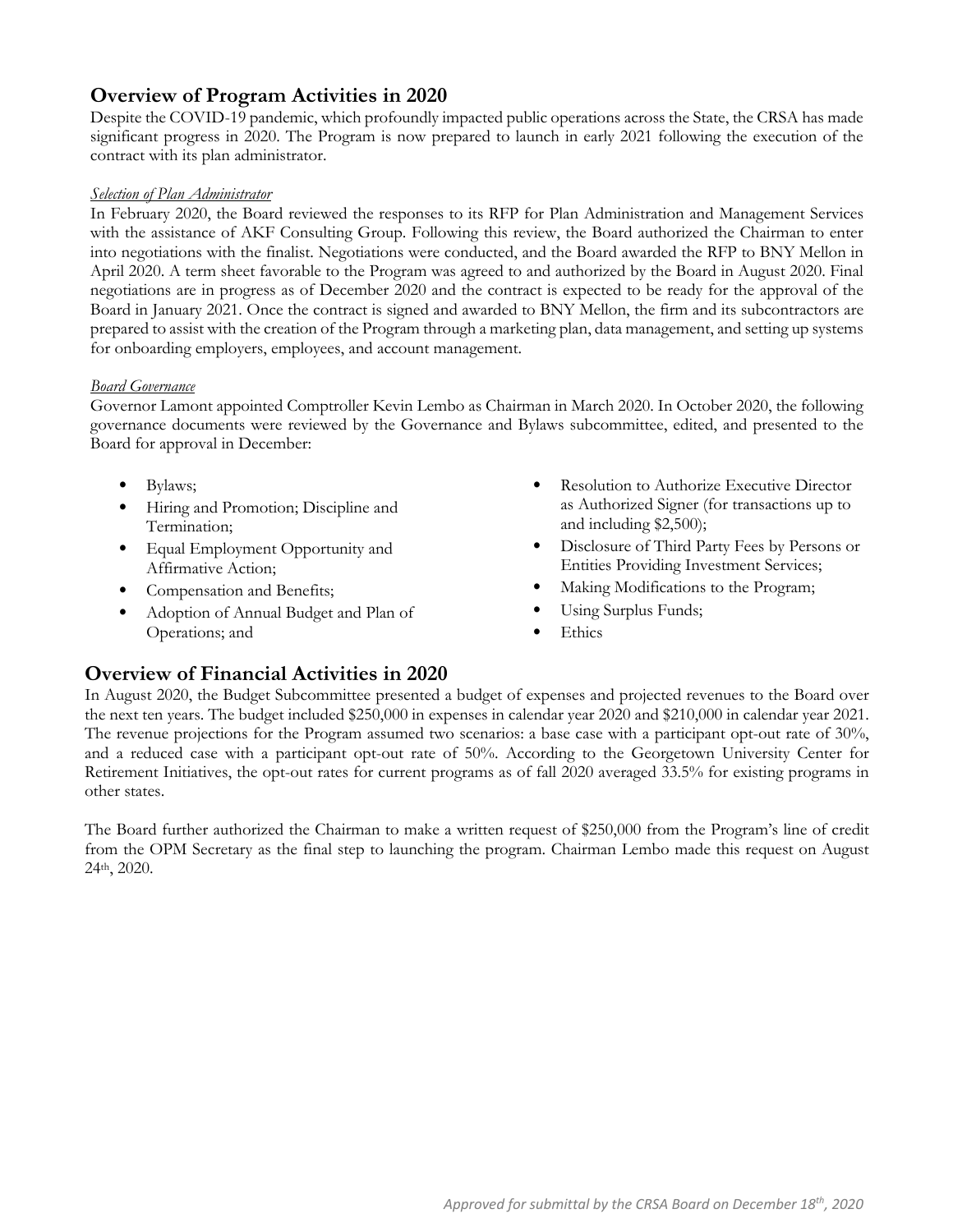*Summary of CRSA Revenues and Expenditures in 2020* Calendar Year, 01/1/2020 through 12/02/2020

**REVENUES**

| Beginning balance $1/1/2020$                                                      | 58,503.23    |
|-----------------------------------------------------------------------------------|--------------|
| Authorized Line of Credit (pending release)                                       | 250,000.00   |
| <b>EXPENSES</b>                                                                   |              |
| Personnel Expenses                                                                | (24, 228.36) |
| (Salaries, Wages, Medical Insurance, FICA, Medicare of former Executive Director) |              |
| Invoices Paid:                                                                    |              |
| Legal Services                                                                    | (21,659.44)  |
| General Consulting                                                                | (10, 536.67) |
| Outstanding Invoices:                                                             |              |
| <b>AKF Consulting (General Consulting)</b>                                        | (77, 430.00) |
| Pullman & Comley (Legal Representation)                                           | (25, 444.00) |
| PROJECTED BALANCE                                                                 |              |
| Current Balance                                                                   | (100,795.24) |
| 2020 Balance after Authorized Line of Credit Release                              | 149.204.76   |

### **Program Plans for 2021**

In anticipation of Program launch, the CRSA is beginning to collect relevant data for outreach to Connecticut's eligible businesses and formulate a marketing outreach plan. State partners and supporters of the CRSA, including the AARP, directors of similar state programs, and the Georgetown Center for Retirement Initiatives continue to be invaluable resources and have provided critical insight to a successful and smooth launch.

Final negotiations with BNY Mellon are expected to be completed in January and a contract presented to the Board for approval. Following execution of the contract, BNY Mellon and the CRSA will begin preparation for a short program test phase in early 2021. A subsequent outreach plan and full program launch will be implemented with waves of signups for Connecticut businesses later in 2021.

The CRSA looks forward to the successful launch of its program and the fulfillment of its directive to serve the 600,000 hard-working Connecticut employees who do not have access to workplace retirement plans.

Sincerely,

fember

Kevin Lembo State Comptroller Chair of the Connecticut Retirement Security Authority